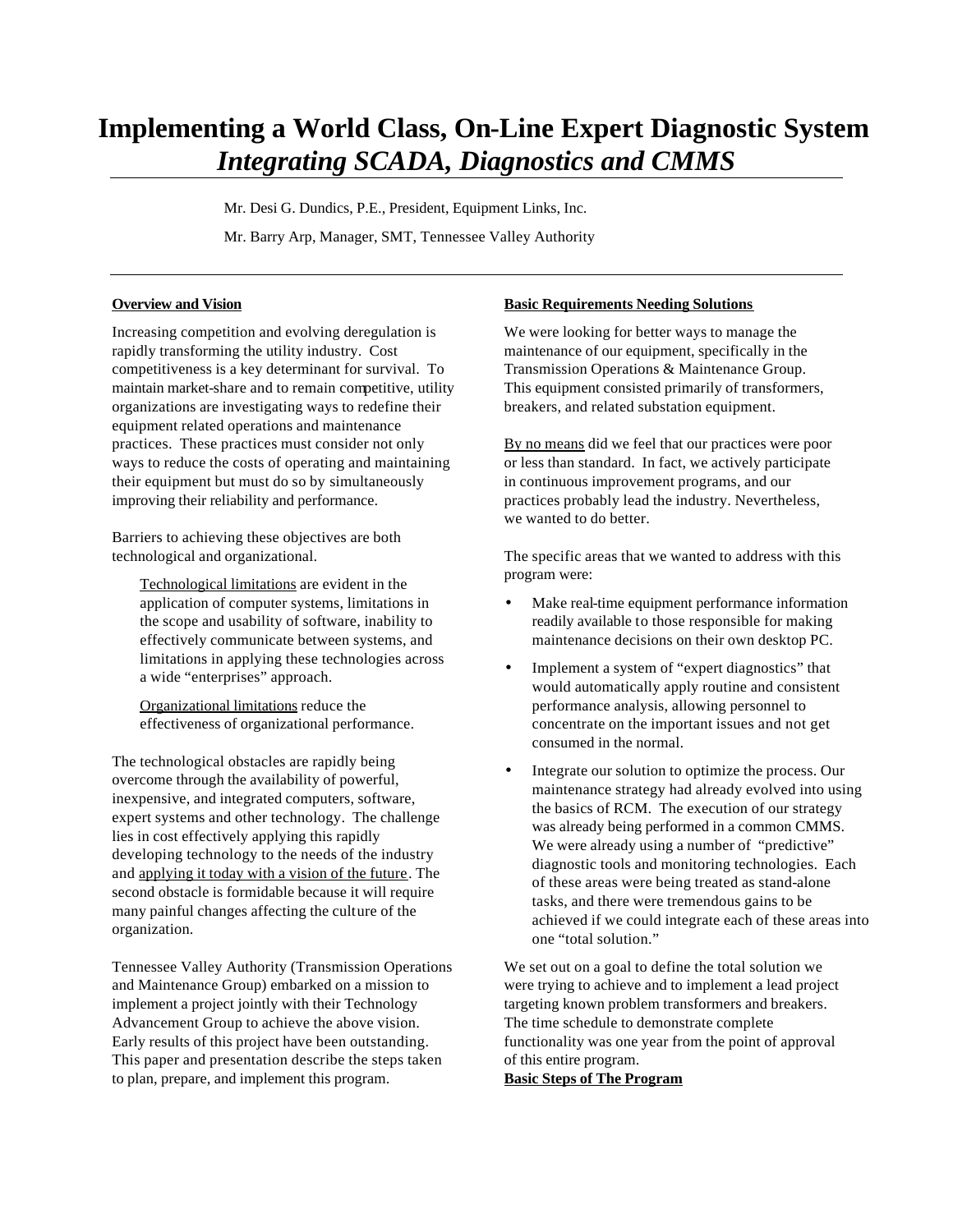- 1. Perform a Programmatic-Level Reliability, Availability, and Maintainability (RAM) Assessment of maintenance operations. One result of the RAM Assessment was to define a plan to implement a pilot project.
- 2. Pilot Project Data Acquisition. Acquire realtime data from the critical equipment.
- 3. Pilot Project Graphical User Interface. Install and implement a robust, low-cost PC based application for display and basic data processing.
- 4. Pilot Project Expert Diagnostic Development. Build expert rules that can be applied to the pilot equipment for diagnostic processing.

# **Step 1 Programmatic-Level Reliability, Availability, and Maintainability (RAM) Assessment.**

The RAM assessment was designed to gather the required information to make engineering and business decisions regarding the allocation of maintenance dollars. The RAM assessment included seven key areas.

- Collection and review of reference documents
- Interviews with various TVA personnel
- Visits to various service centers and substations
- Maintenance tasks, frequencies, and duration assessment and comparison to others
- Testing frequency assessment and comparison to others
- Data collection and utilization assessment
- Organization and employee skills assessment

The RAM assessment was extremely extensive, and was performed by Technical Diagnostic Services, Inc., with involvement from Equipment Links, Inc. Significant potential savings were identified in the resultant assessment report. Other, harder to quantify benefits were even more significant. These benefits include increased efficiencies, reduction of forced outages, and increased reliability and customer satisfaction.

One key recommendation of the assessment was the identification of three critical substations to be included in a pilot project for technology advancement. This project would involve the acquisition of various data from transformers and

breakers. It requires the installation of new instrumentation and in one case multiple installations of competitive vendor instrumentation for benefit analysis.

# **Step 2 Pilot Project – Data Acquisition**

While TVA has extensive experience installing remote instrumentation and communicating with that instrumentation, making that information available in the form of a wide area SCADA system, and available to multiple managers and engineers was exciting.

The challenge was to implement an architecture that could be proven on this small pilot system with only three substations but would not be cost prohibitive when expanded to other locations.

The standard mode of TVA communication has been with the MODBUS protocol, making use of the Landis & Gyr Concentrator TG5700 to poll the individual substation RTUs. "Middle-ware" software or hardware solutions to transfer this information from the TG5700 to a PC running Windows was bulky and expensive. We were able to completely eliminate this middle step by careful selection of the development tools for our program. FactoryLink ECS from USDATA running the AssetLink<sup> $TM$ </sup> application was determined to satisfy our every requirement, including cost. A layout of the final architecture is shown below:

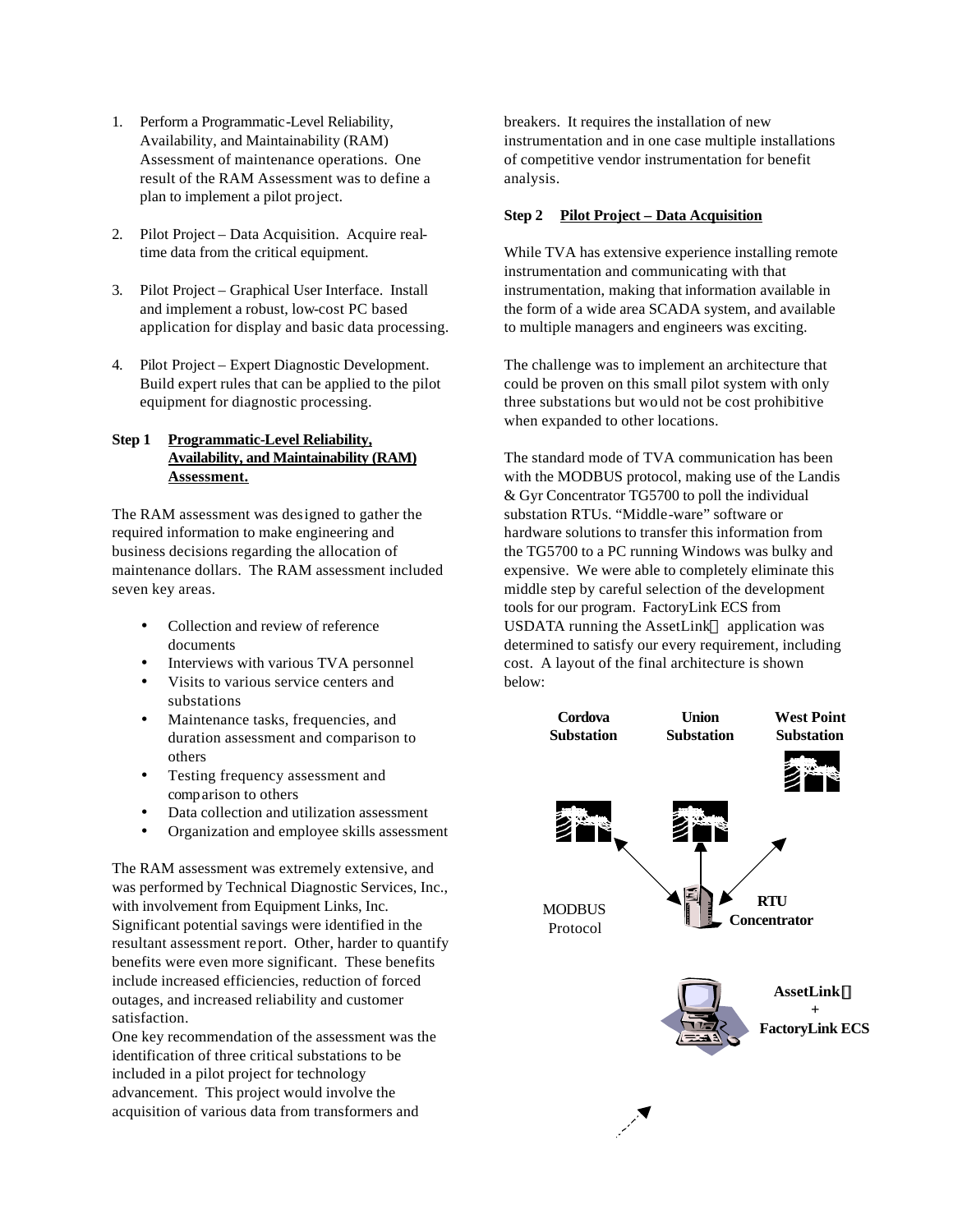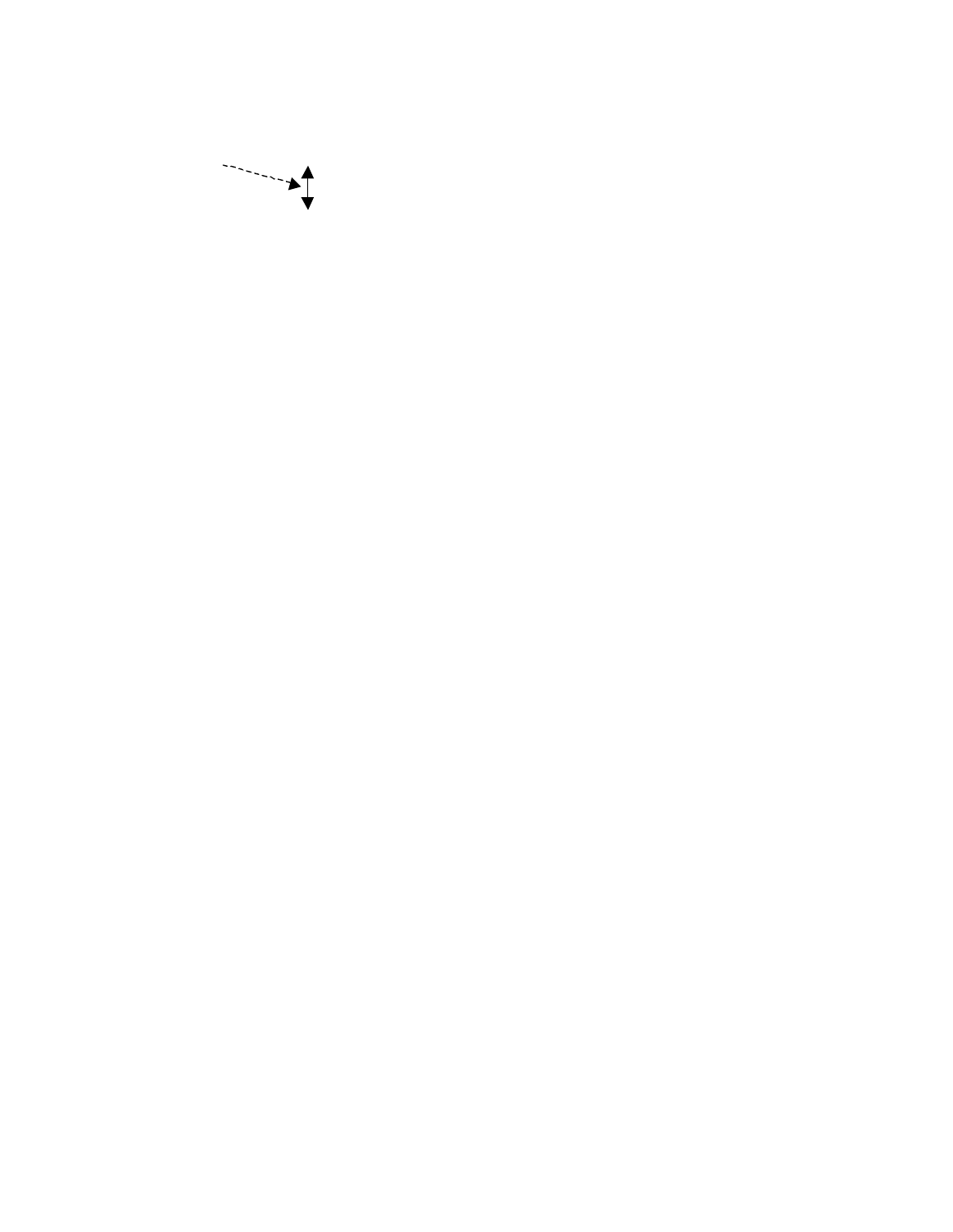#### **Step 3 Pilot Project – Graphical User Interface**

In our preliminary investigation, many told us that what we were looking for in terms of a graphical user interface didn't exist. There were three basic requirements:

- The display had to be graphical and object oriented; and of course, it had to display data real-time.
- Any data that needed to be stored must be kept in TVA's standard database, meet ODBC compliance, be compliant with OPC, and preferably be compliant with MIMOSA. Again, of course, it had to be easily accessible by anyone in the system.
- The development tools had to be easy enough to use so that TVA personnel could perform all adjustments and enhancements with little or no vendor involvement.

We proceeded on the project with AssetLink $T^M$  SMD, a version of AssetLink<sup>TM</sup> tailored specifically for substation automation.

The resultant application was basically a drill-down, point and click system that ran as a WebClient on a Windows 95 workstation. The drill-down architecture followed the following pattern:



Each screen consisted of graphical objects representing items of equipment. To look at any item of equipment in more detail, the user simply pointed and clicked on the desired object. In this way the user could drill-down to any level of detail desired. The lowest level of detail for any equipment included:



Once several of these screens were built, then we identified a pattern of the placement and functionality of these objects, and were able to build a generic "template" for all future screens. The template approach allowed us to build new substation screens in a matter of hours.

In addition to the display functionality, each component needed an alarm and diagnostic checking associated with it. Getting back to the "total solution" aspect of our project, the goal was to have this system perform all of the routine performance checking, and then alert engineers when their attention is required.

Much of our alarming and diagnostics is not complicated, but there is a lot of it. Building rules for a single transformer, for instance, is a reasonable effort, and we were able to get a number of engineers involved in that process. Entering those rules for thousands of transformers could be extremely time consuming. In addition, if later it was determined that the rules needed to be adjusted, then making the adjustments for thousands of components would be cost prohibitive. The system we implemented uses the approach of a "model builder," whereby an unlimited number of components can reference the same model for alarm processing. In this way, enhancements could be made to the model and any change would be incorporated immediately to any component that used that model for its processing style.

Because making model improvements were so easy, we immediately recognized that configuration management was going to be a real issue in our program. The organization was restructured to ensure that changes and change requests followed strict formal guidelines and approvals. This restructuring is still in its infant stage, but we believe that it will alleviate tremendous potential for confusion down the road.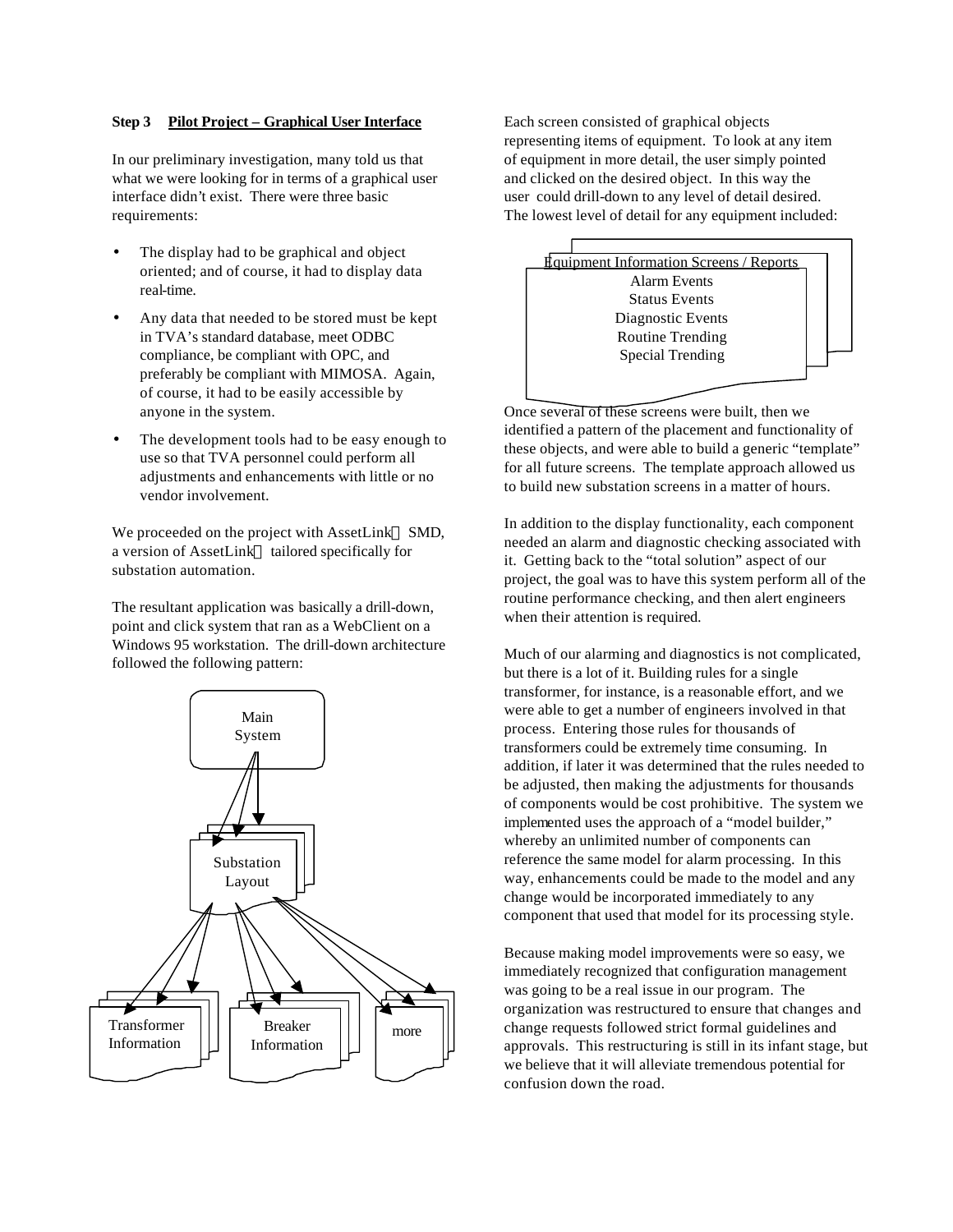# **Step 4 Pilot Project – Expert Diagnostic Development**

#### *Transformer Diagnostic Rules*

Following an in-depth RCM and failure mode and effects analysis of transformers, it was determined that there are two primary and two secondary failures that the pilot needed to address.

#### Primary Failures:

Insulation Breakdown / Internal Problems Load Tap Changer Problems

Secondary Failures

Cooling System Problems Instrumentation Failure

Internal problems and insulation breakdown often manifests itself as a build-up of combustible gases within the transformer. Various gases are prevalent as a result of different problems, and usually an analysis of the oil contained in the transformer will indicate that a problem is occurring. Taking unnecessary oil samples on transformers can become expensive, and we are always running a risk if a problem occurs immediately after a regular sample is taken because it may be many months before another sample shows that there is a problem. On-line gas monitors were installed on the critical transformers in our pilot. The gas monitor is most sensitive to hydrogen and percentages of other gases and does not break it down into individual elements. We believe that this total combustible gas value will immediately indicate that a problem is surfacing, and then a more extensive oil analysis will be requested to show a specific problem. This approach was selected over more expensive instruments that would evaluate several gases on-line. By getting gas concentration on a realtime basis, we were also able to calculate rates of change. The rule for gas buildup was to alert whenever:

- Gas would build up to predetermined levels for maintenance, warning and emergency levels
- There is an excessive change in gas concentration over a short period of time (i.e., 15 minutes)
- There is an excessive change in gas concentration over a longer period of time (i.e., 6 hours)

The Load Tap Changer in a transformer is typically a multi-position contact device that is used to regulate voltage under various load conditions. Carbon buildup on the contacts and other contact related problems will cause heating, which causes a localized rise in the oil temperature. A device was installed to continuously monitor both the main compartment oil temperature and the oil within the load tap changer compartment. The rule for load tap changer problems was to alert whenever:

The difference between the LTC oil temperature and main oil temperature would deviate outside normal limits

Transformers have fans and coolers to cool the oil as loading increases and causes oil temperature to increase above a specified limit.. High levels of loading can be sustained for short periods of time but can significantly degrade useful life of the transformer if elevated temperatures are maintained for extended periods of time. Oil cooling systems can be either forced oil circulation through the transformer or forced oil/air circulation. If main oil temperature fails to drop below predetermined levels when cooling is activated, then a rule can be implemented to alert whenever:

- appropriate cooling system has failed to activate, or
- cooling system has degraded to the point where it is no longer sufficient to cool the transformer load, or
- transformer is experiencing excessive load

Not surprising, any new technology and instrumentation will come with failure and maintenance problems of their own. This system has implemented "smart" instrument techniques that will alert the operator whenever data is outside of normal for the current conditions. This is valid for the combustible gas instrument as well as the temperature monitoring instrumentation.

#### *Breaker Diagnostic Rules*

Unfortunately, the advanced breaker monitoring instrumentation that was selected for this project was not released by the manufacturer in time for inclusion in this report. The instrument was to continuously store breaker related information in a Microsoft Access database. The AssetLink™ system would read the breaker database at frequent intervals (every minute) and perform normal display, alarm and